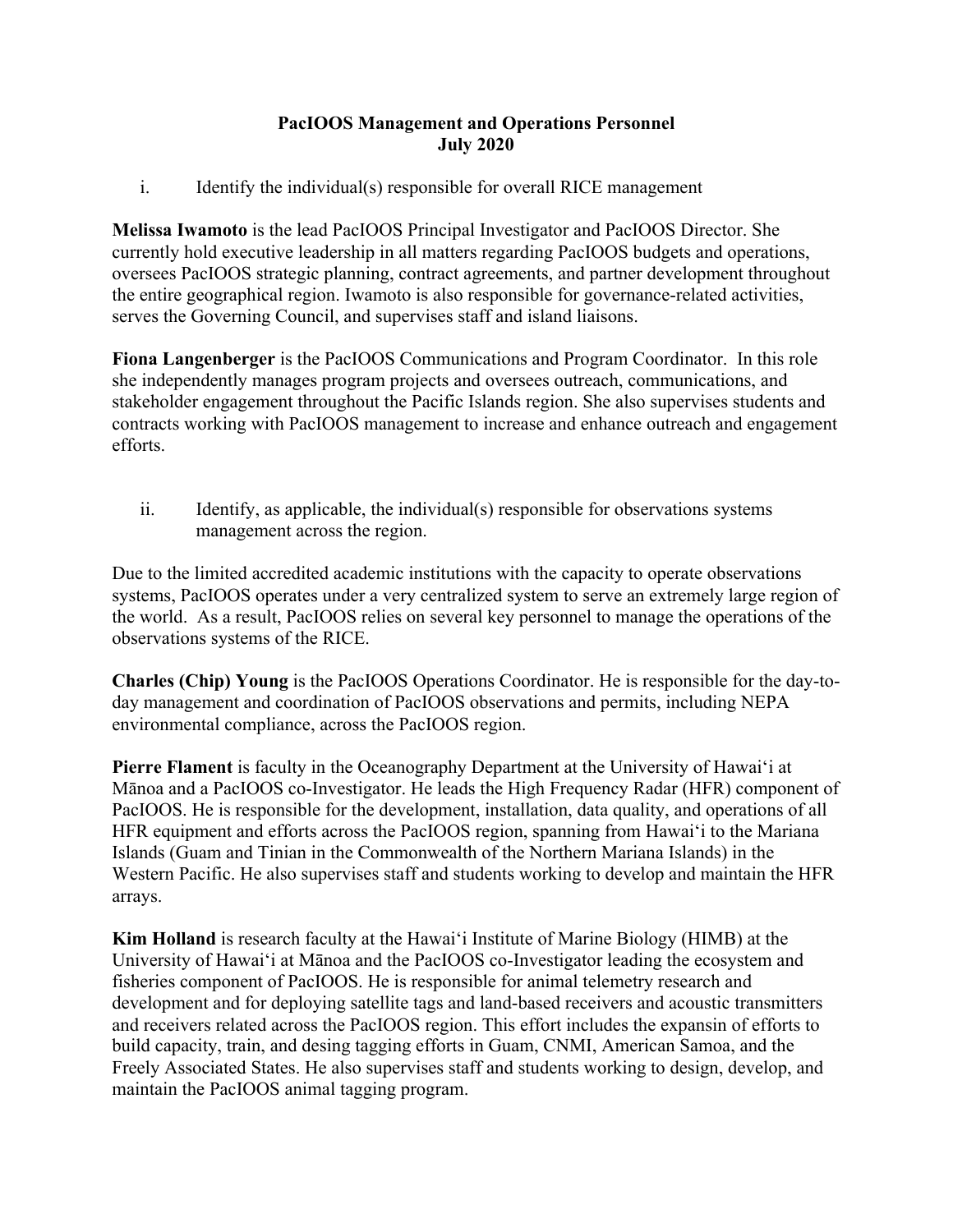**Margaret McManus** is faculty in the Oceanography Department at the University of Hawaiʻi at Mānoa and a PacIOOS co-Investigator. She leads the nearshore water quality and wave buoy components of PacIOOS. She is responsible for designing and maintaining the nearshore water quality monitoring efforts across the PacIOOS region, including Hawaiʻi, Marshall Islands, the Federated States of Micronesia (FSM), Guam, Palau, American Samoa. She also supervises staff and students to design, install, and maintain the PacIOOS nearshore water quality program. McManus is also responsible for purchasing, deployment, maintenance, and operations of all wave buoys and related instrumentation across the PacIOOS region. She supervises staff working to develop and maintain the PacIOOS wave buoy network, which spans from Hawaiʻi to the Marshall Islands, to the Mariana Islands, and down to American Samoa. This year the program is expanding to include Palau and the FSM.

**James Potemra** is faculty in the Hawaiʻi Institute of Geophysics Department and the Oceanogrpahy Department at the University of Hawaiʻi at Mānoa and is a PacIOOS co-Investigator. He leads PacIOOS data management. He is responsible for ensuring that all data collected by the program are properly handled, preserved, and made available via IOOS-standard services. Potemra oversees a data management team of approximately four personnel who maintain the PacIOOS data system.

## **DATA MANAGEMENT PERSONNEL**

**Jim Potemra**, PacIOOS Data Management Lead (see description above).

**John Maurer** is the PacIOOS Data System Engineer. He applies his extensive computer and programming capabilities and knowledge to the development of the PacIOOS Voyager data portal. John is also responsible for creating and building the data accessibility, functionality, visual display, and interactive options in Voyager. Voyager includes global, Pacific-wide, and national data, with a focus on all regions of PacIOOS. Maurer works with the PacIOOS Communications and Program Coordinator to customize Voyager and other data tools and services to meet stakeholder needs.

## **Procedures used to evaluate the capability of the individuals identified above to conduct the assigned duties responsibly:**

All staff and executive leadership of PacIOOS are employees of the State of Hawaii, through the Research Corporation of the University (RCUH) of Hawaii. For all RCUH employees, annual performance reviews are conducted. Continued participation in PacIOOS, and employment with the program are dependent upon responsible execution of the job duties incumbent to the position they hold.

https://www.rcuh.com/wp-content/uploads/2017/06/3.410-RCUH-12-Month-Needs-Based-Performance-Eval\_041819.pdf